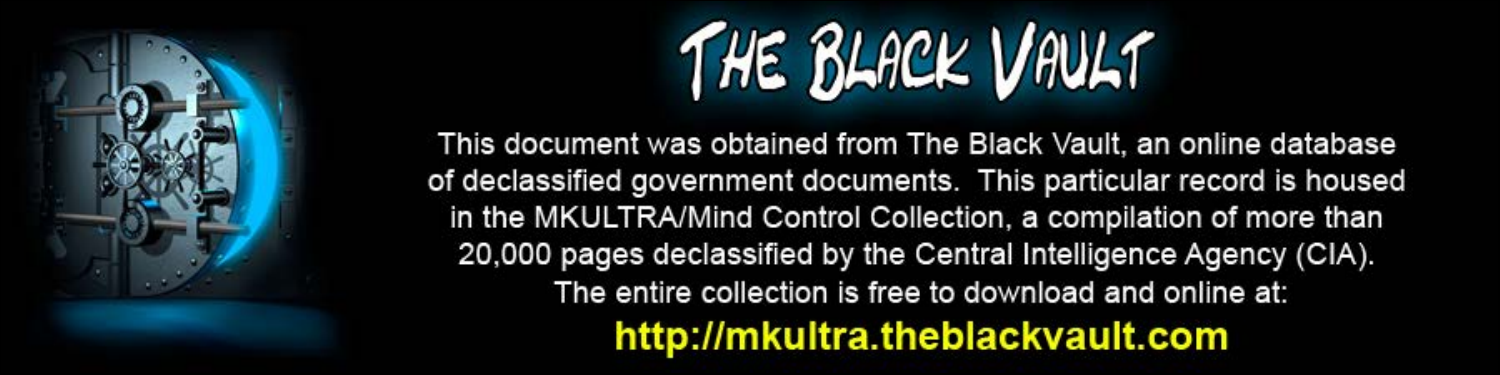ON  $T.T$ ב כודי ιт

OTTER)

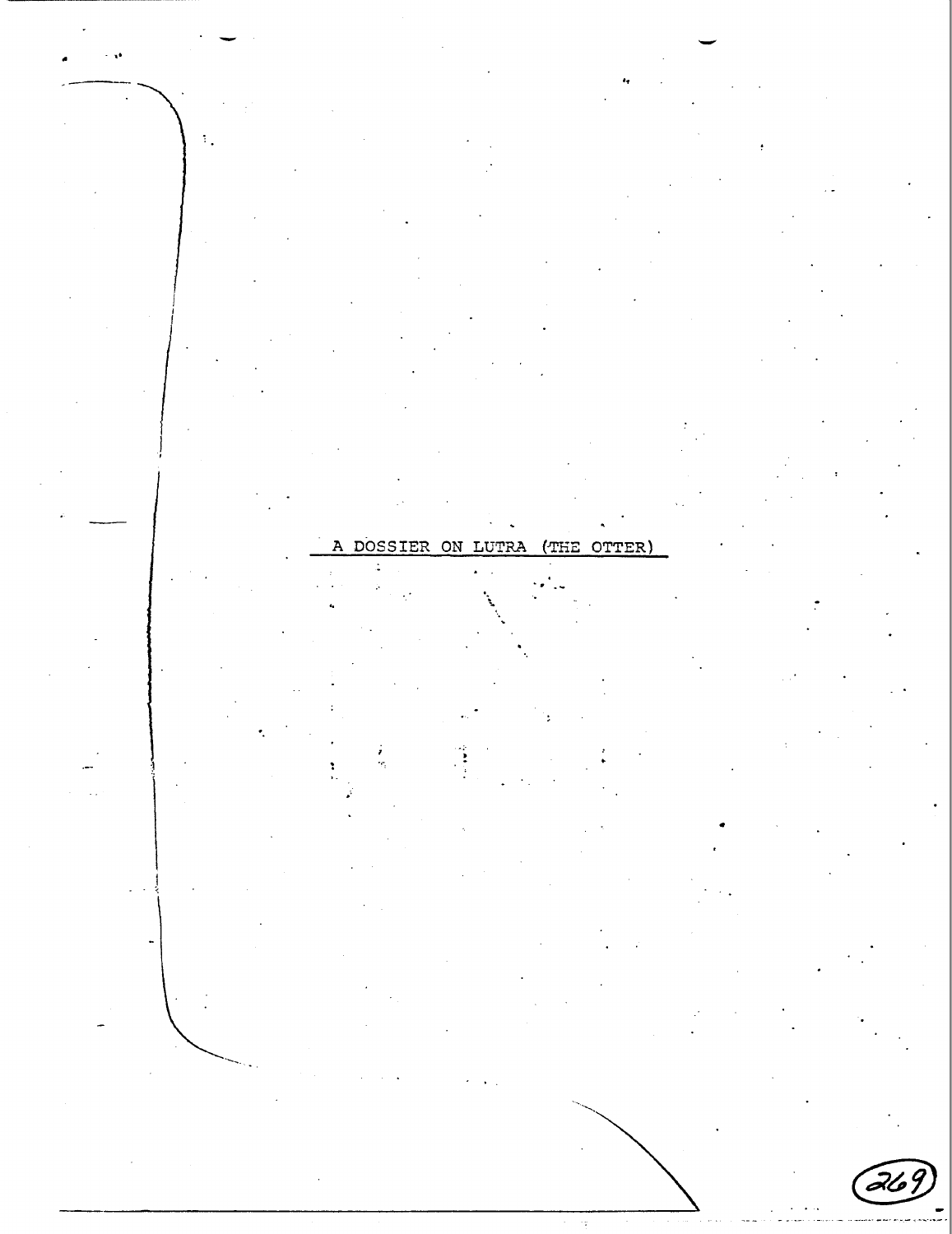### SUMMARY

••

•

Lutra, the otter, is a compact, powerful, intelligent animal capable of negotiating land, water, and obstacles with great facility. Lutra can·survive in hostile environments such as under ice, in hot water, in raging seas, and even in urban environments. Capable of being easily trained and becomes devoted to humans which sometimes leads to its destruction. It can find its own food if necessary and can make long journeys routineiy. Basic cost of animal moderate  $(575 - 5150)$  as is maintenance. Has been used by man as a pet and in the orient for fishing.  $\cdot$  .

..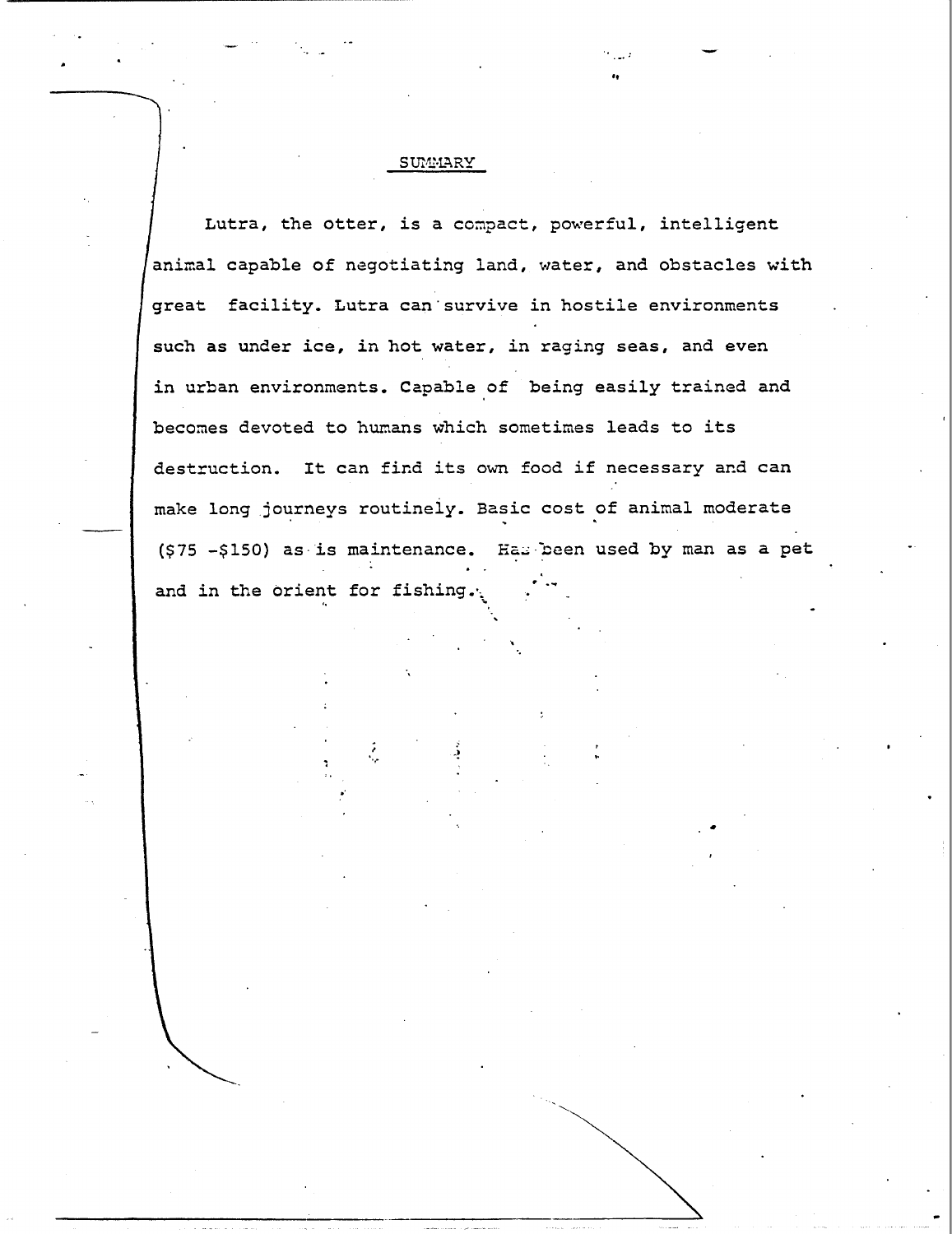#### WERT IS AN OTTER?

An otter is : Phylum : Chordata

Class : Mammalia Order : Carnivora Family : Mustelidae

Genus : Lutra

Species: Hany species and sub-species.

·- ..

There are two animals commonly called the 'otter' - specifically the Sea Otter ( Enhydra lutris) and the land otter (Lutra). The Sea Otter lives . mostly at sea; is nearly extinct; and .,<br>.'... differs considerably from the land otters. For this reason our discussion will cover Lutra, the .land otter. \* There are many species and subspecies of Lutra. Lutra lives all over the world in various forms. They may grow as large ; in the contract of the contract of the contract of the contract of the contract of the contract of the contract of the contract of the contract of the contract of the contract of the contract of the contract of the cont as small seals. In general Lutra canadensis is representative of most. otters in size, physiology, habits, etc. For this reason the following dossier will but infrequently refer to species and subspecies of Lutra, the River Otter.

\* Some taxonomists consider the Sea Otter to be so different from the Land or River Otter that it is considered to be a  $Sub-Family.$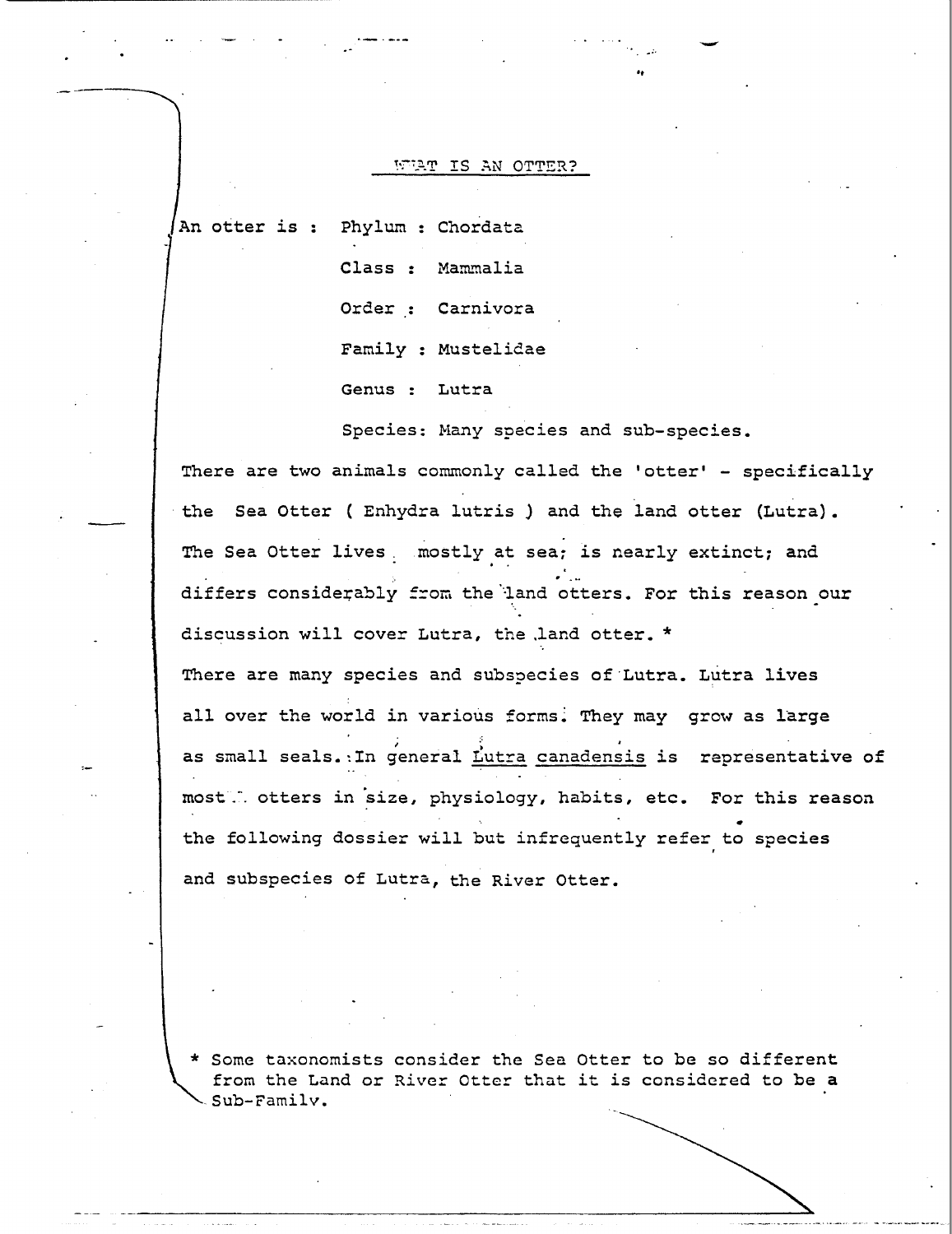#### LOCOMOTION - LAND

Can run rapidly on land. In the wild ranges a territory over 50 miles. Will make night excursion of 15 miles. In one case was chased 28 miles by otter-hounds. Can climb stairs, ladder, and other objects easily. Ability to slide down inclines with ease.

# Must be taught to swim. Can swim 10 mph or faster. Can catch most fish easily. Dives to 60 feet and can stay submerged 4-6 minutes. Enters and leaves boat easily.

LOCOMOTION - WATER

Can be trained to catch fish. Sleeps floating on back. Will carry large fish (5-10 pounds) through the water.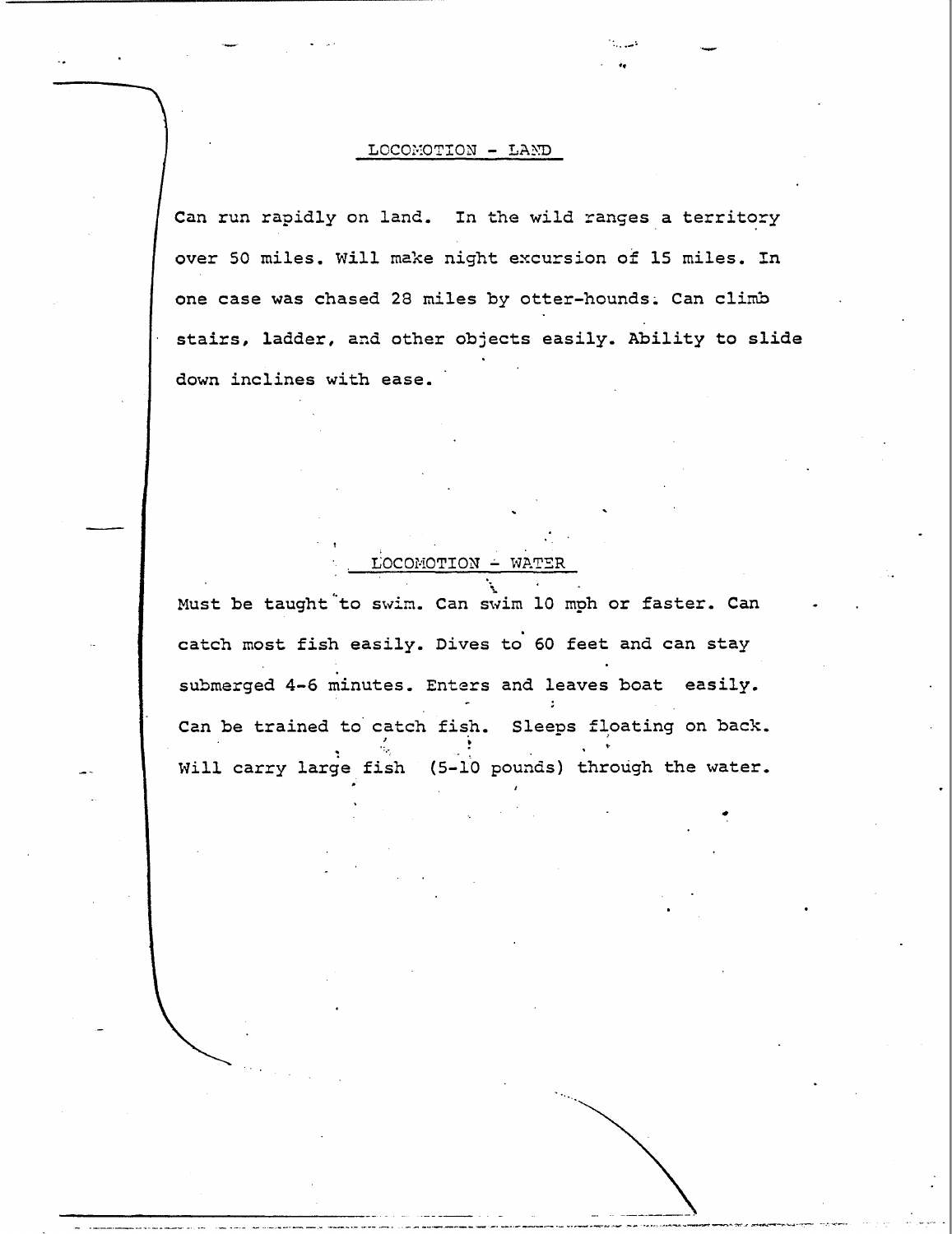#### ANATOMY - PHYSIOLOGY

LENGTH -4-5 feet with 1 foot tail. Some varieties much longer.

25 pounds. (Sea otter 80 pounds.) Some Central WEIGHT American varieties as large as small seals.

Webbed. 5 toes on each foot. Claws good for FEET climbing, but not for holding. Pads on toes capable of holding slippery eel.

Tracks: F  $2\frac{1}{2}$  X 3, 5 ; H 3 X 3, 5 (Lutra canadensis)

Durability - 100% Guard hairs with soft fur FUR : underneath. Outer hair holds water; surface tension holds them together to provide packing of under-fur to provide insulation. Some air held in fur.

C  $\frac{1}{1}$ ,  $P \frac{4}{3}$ ,  $M \frac{1}{2}$ DENTITION 38-39<sup>0</sup>C

BODY TEMPERATURE: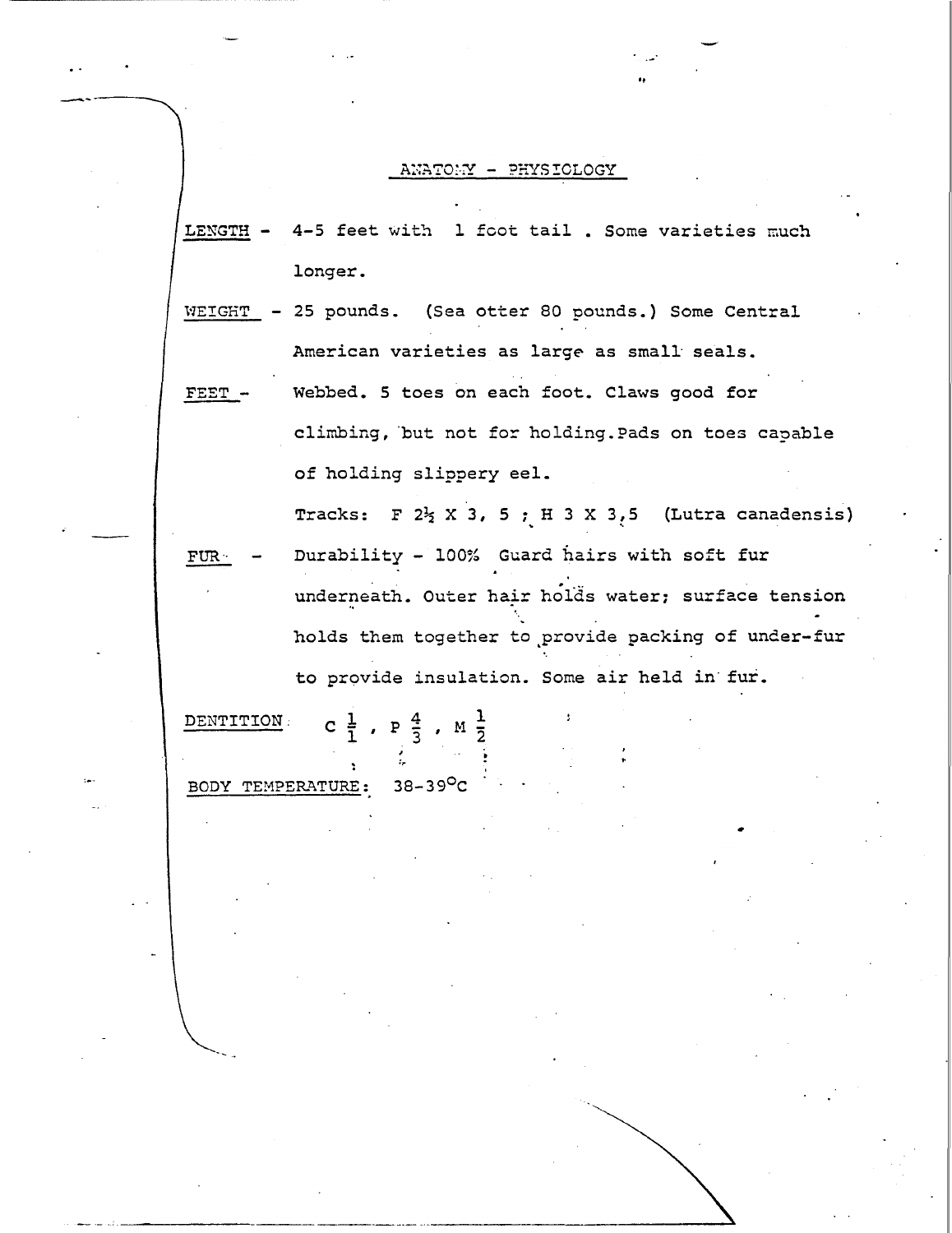## LIFE CYCLE

Probably mates for life. Most species breed at any time of years, some in late February. Young born about 60 days later. Litter 1- 5 (cubs, kits, pups). Blind for 5 weeks. Weaned in 4 months. Both parents help in rearing animals. Small animals stay with parents one year.

. -~ •.

•

\.

Life span greater than 15 years.

.. -------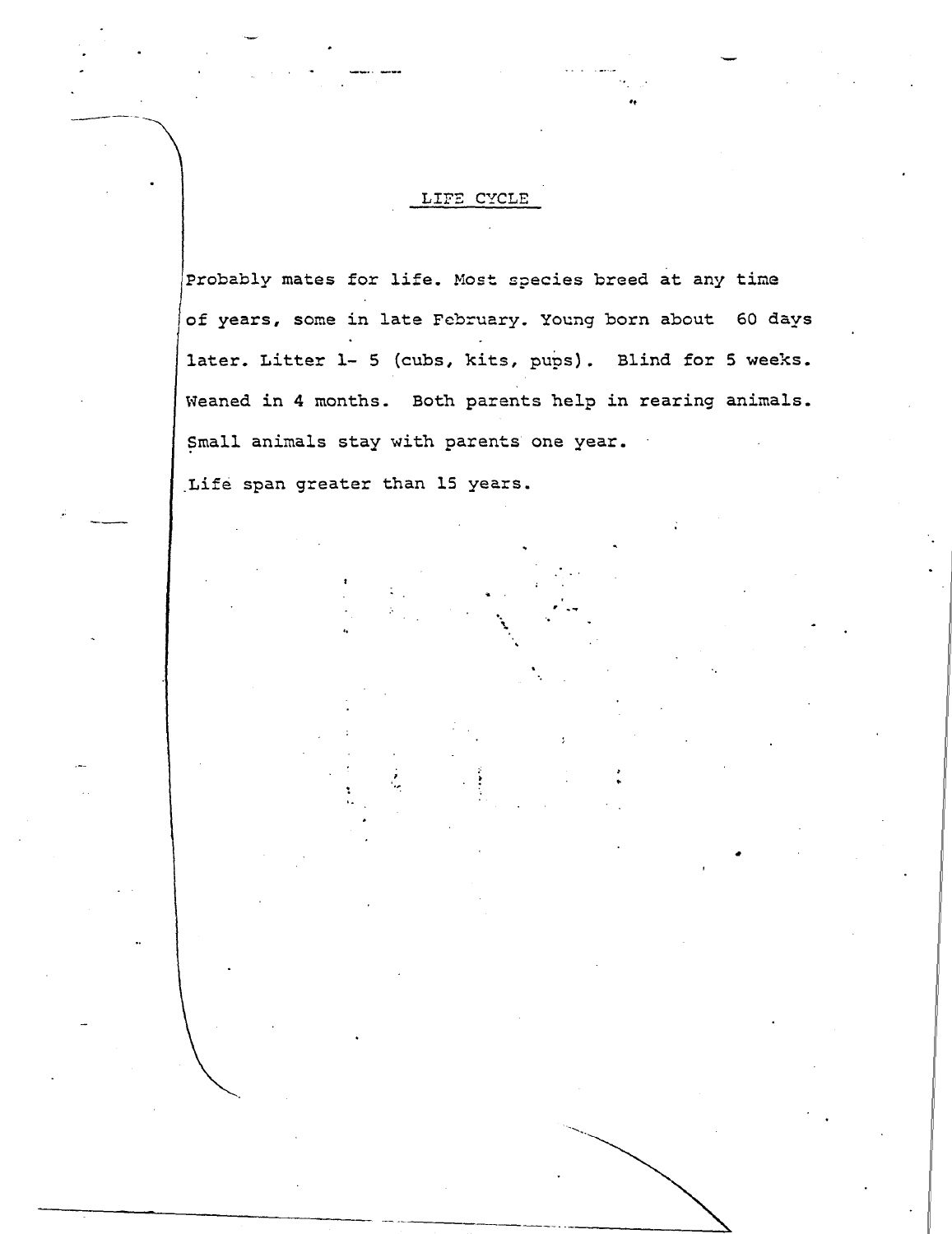#### FEEDING

·.

Young animals can be bottle fed with same formula used for human babies. Diarrhea controlled by varying sugar and water in formula. Rub animals' gut with moistened finger to simulate licking of mother animal - this will substitute for peristalsis in young animals.

••

•

Wean as soon as possible to fish. Eels particularly good, but any fish will do. Will eat poultry, animal meat, eggs, and other high protein foods. (Other foods, however, do not seem to harm animal.)

Schedule feeding of young once per two hours and train to go overnight without feeding as soon as possible - just as with human baby. Mucus in stool normal. Animal will catch own food and establish own preferences.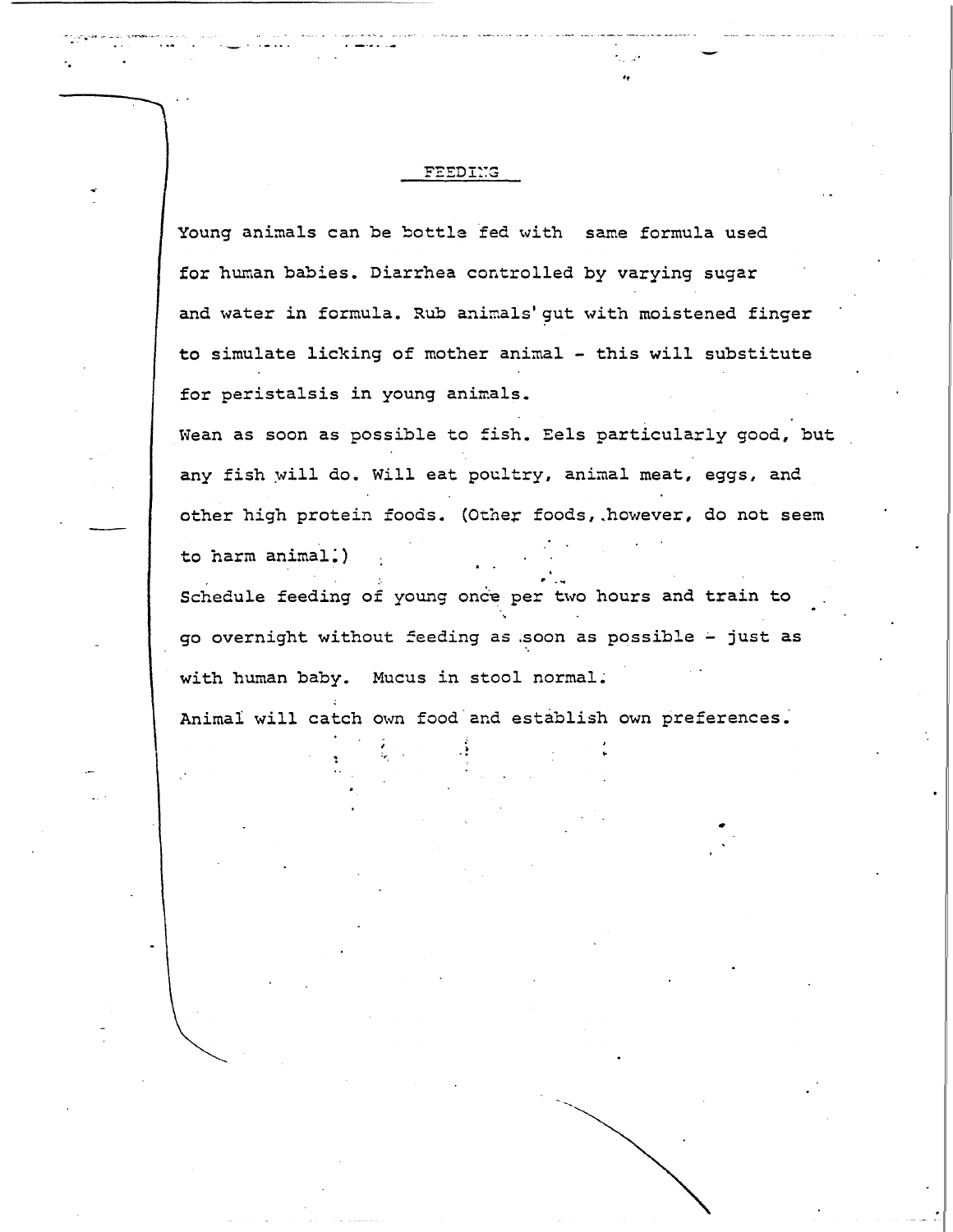### *PRANSPORTING*

·-

•

Transporting an otter is exceptionally difficult. Animal resents restricted quarters and will fight and tear itself to desctruction to escape. Tranquilizers are partially effective.

In like manner, once animal has enjoyed freedom equal to that of dog, it is difficult to keep it caged.

For transporting it is recommended that it travel with owner or else special care be taken to train animal to accept confined quarters (if possible). As last resort, rely on medication ( tranguilizers  $\prime$  anesthesia ).

No matter how brutal transporting can be (and other ways man inflicts pain on the otter} it never seems to resent this treatment.

 $\ddot{\phantom{0}}$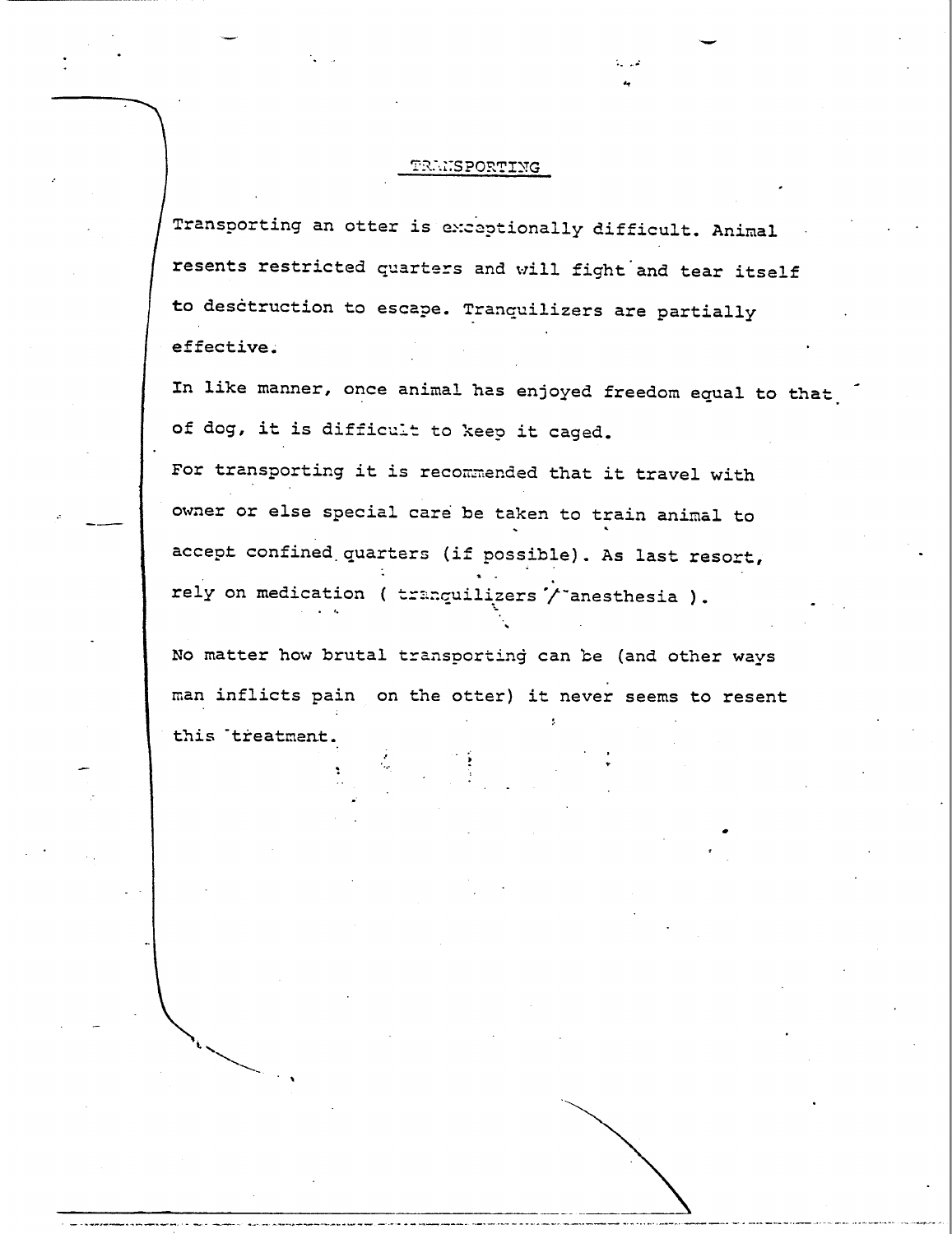#### GENERAL BEHAVIOR

..

SLEEPING: Usually sleeps on back with 'arms' folded. Likes to sleep with humans. Will sleep all night although in the wild it can be nocturnal.

MANUAL AND ORAL DEXTERITY: Can open zipper, climb ladder, chew through zinc sheet, turn on water tap, carry stones and marbles - also larger objects, throw objects with head (from mouth), hold slippery objects, carry objects in 'arms' while swimming - also in mouth, will cover himself.·

..

SWIMMING: Must learn to swim at early age. Has initial fear of water which must be overcome.

FEARS: Seems to show no interest and/or fear of cities, other animals (except very large birds such as eagles), jet (and other) aircraft, railroad stations, crowds of people, etc. Will fear water if not trained to it.

VOICE: Ranges from chirps to aspirations, sighs, "Hah", and a wail (from whimpering to rage).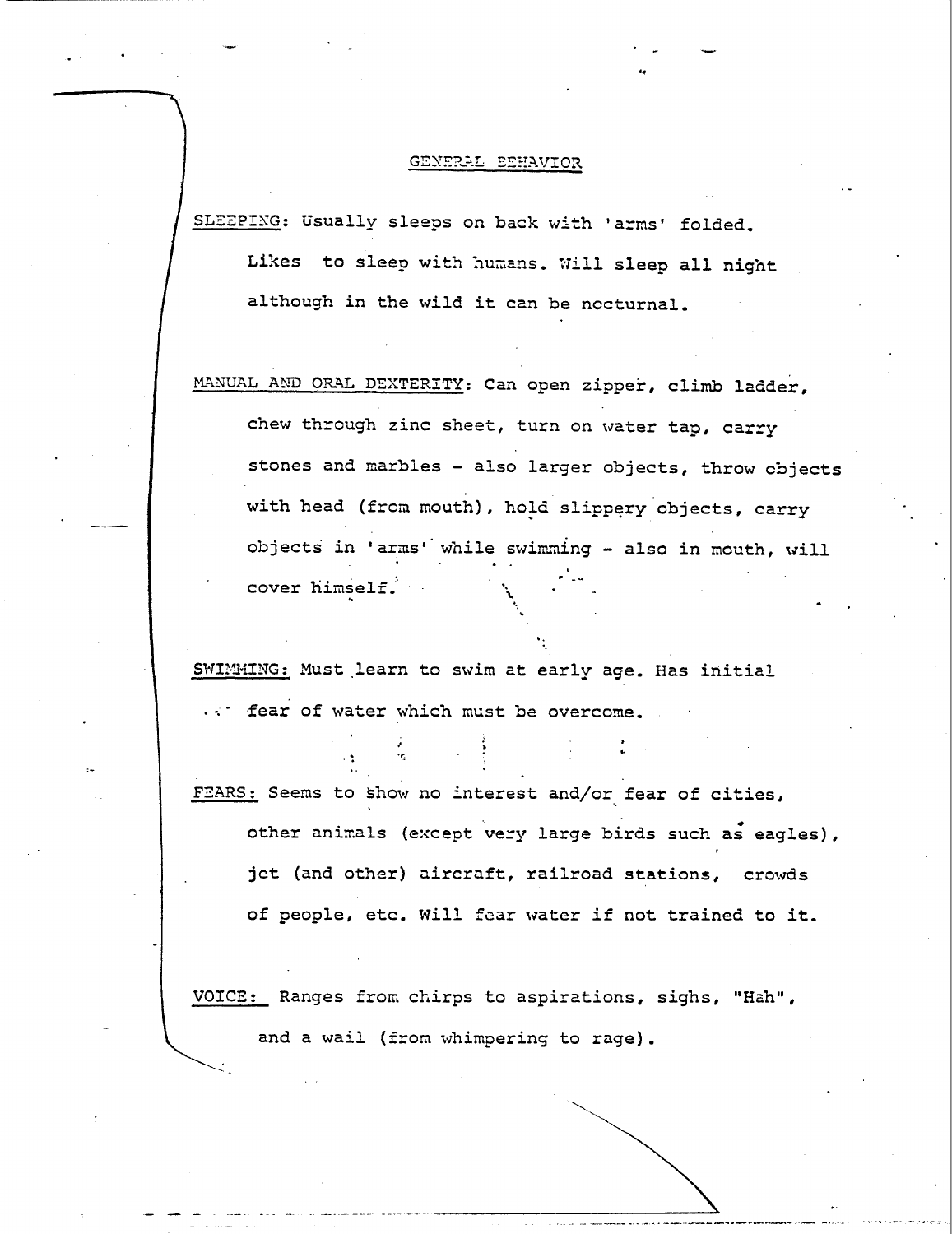#### MISCLLANEOUS DO'S AND DONT'S

- 1. Never take away food from otter particularly that which he has just caught, or suffer severe mauling.
- 2. Never, if possible, confine (or leave in zoo or kennel) an otter which has enjoyed any human companionship or freedom.
- 3. Otters are very sensitive to some drugs which might be found in pesticides.
- 4. Do not panic when animal is in rough water, mountainous waves, or under ice.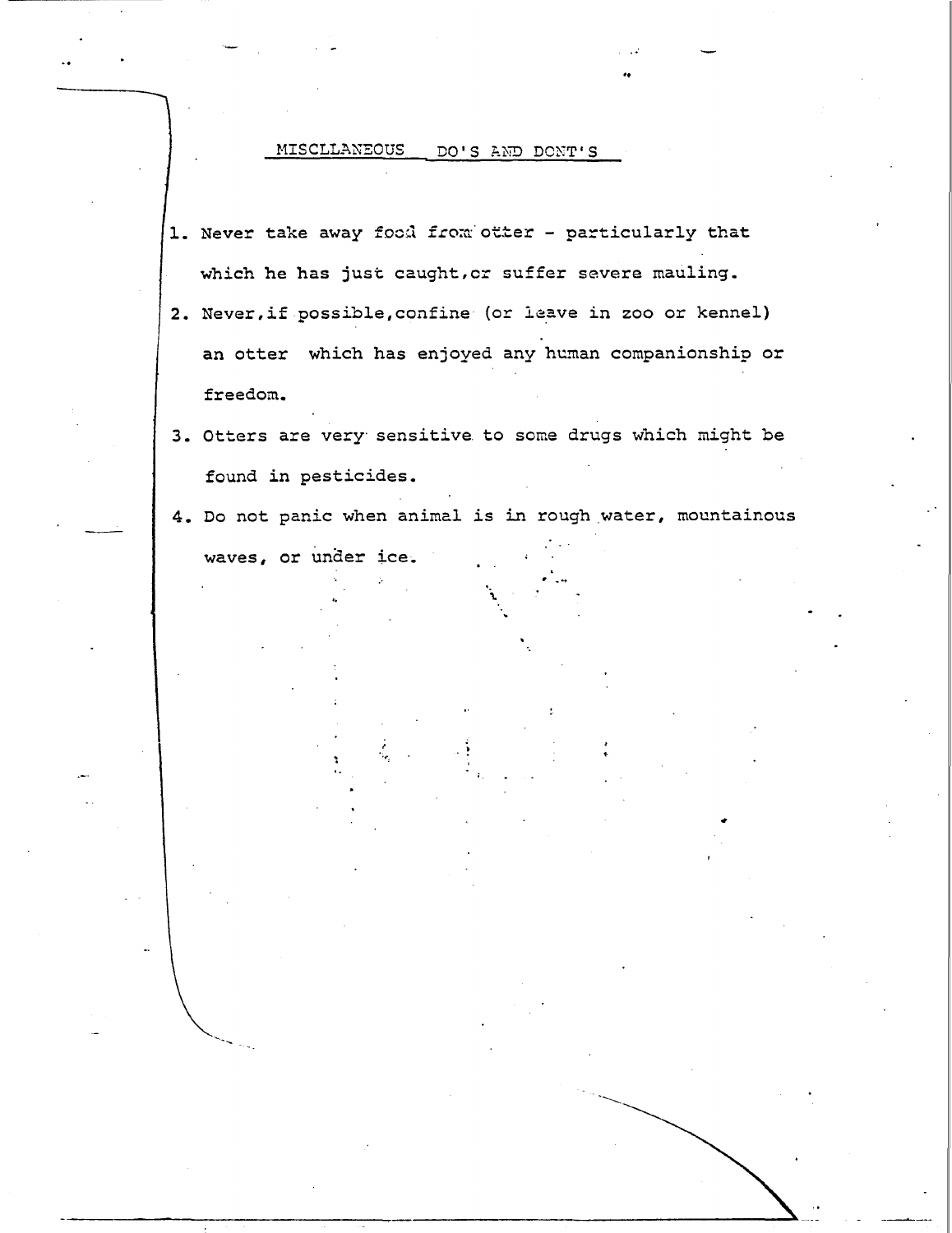INCIDENTAL (BUT CRITICAL AND USEFUL) INFORMATION

-

- 1. Has excellent sense of direction; can find air-holes under ice easily.
- 2. All otters are automatically housebroken.
- 3. Otters have no natural fear *of* man when young.
- 4. Has a tendency to 'ritualize' behavior (as do many animals) • For example, some will chew 5 crunches on the left side of the mouth, then 5 crunches on the right, on and on: Will roll ball up and down stomach exactly the same way over and over again; Will rap.<sup>1</sup> door repetitive pattern; etc. . --
- 5. Can survive water hotter than human would care to bathe in.
- 6. Is very ticklish around the ribs {good way to distract stubborn otter).
- 7. Has good time sense (e.g. will wake up exactly at a certain time'each morning).

 $\mathcal{L}_\mathrm{c}$  .

--... \_\_\_\_\_\_\_\_\_\_ ---·----· ---==---=---=-=-\_::-::\_-=: \_\_-:-:- \_\_ -\_ ~--·~-~-

8. Excrement (called 'spraint') has little or no odor.

~- ---.. ~. -------~

9. Harness desireable 1) to keep in check in city and 2) to identify animal to hunters as being tame (in forest). (Special harness required - see page  $\blacksquare$  describing it).

 $\overline{\phantom{a}}$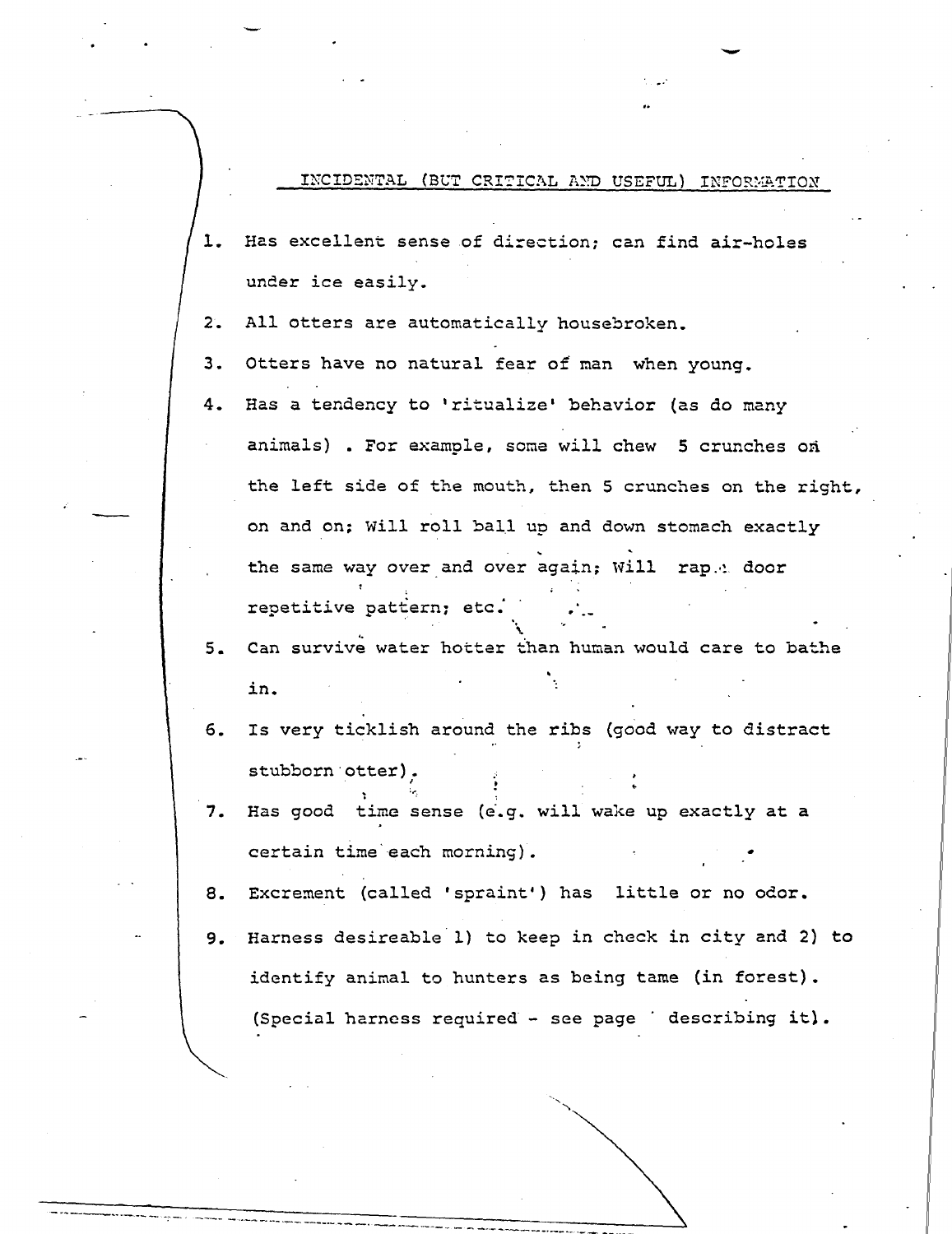#### AN OTTER HARNESS

 $\mathbf{S} = \begin{bmatrix} \mathbf{S} & \mathbf{S} \\ \mathbf{S} & \mathbf{S} \end{bmatrix}$ 

Every otter should have a harness so that it can be better handled in the urban environment and so that it can be identified as a pet in the country environment (by hunters and others). The otter is lanky with a small head. For this reason a special harness must be built. Because the animal slides. a lot, a 'breast-plate' is necessary. The design below was worked out by Maxwell. In only one case did he ever suspect that his animal became 'hung up' by his harness while roaming the countryside. Note that the straps are sufficiently tight allow . some of the guard hairs to pass over it which reduces the chance of it <sup>-</sup> being caught on objects.

..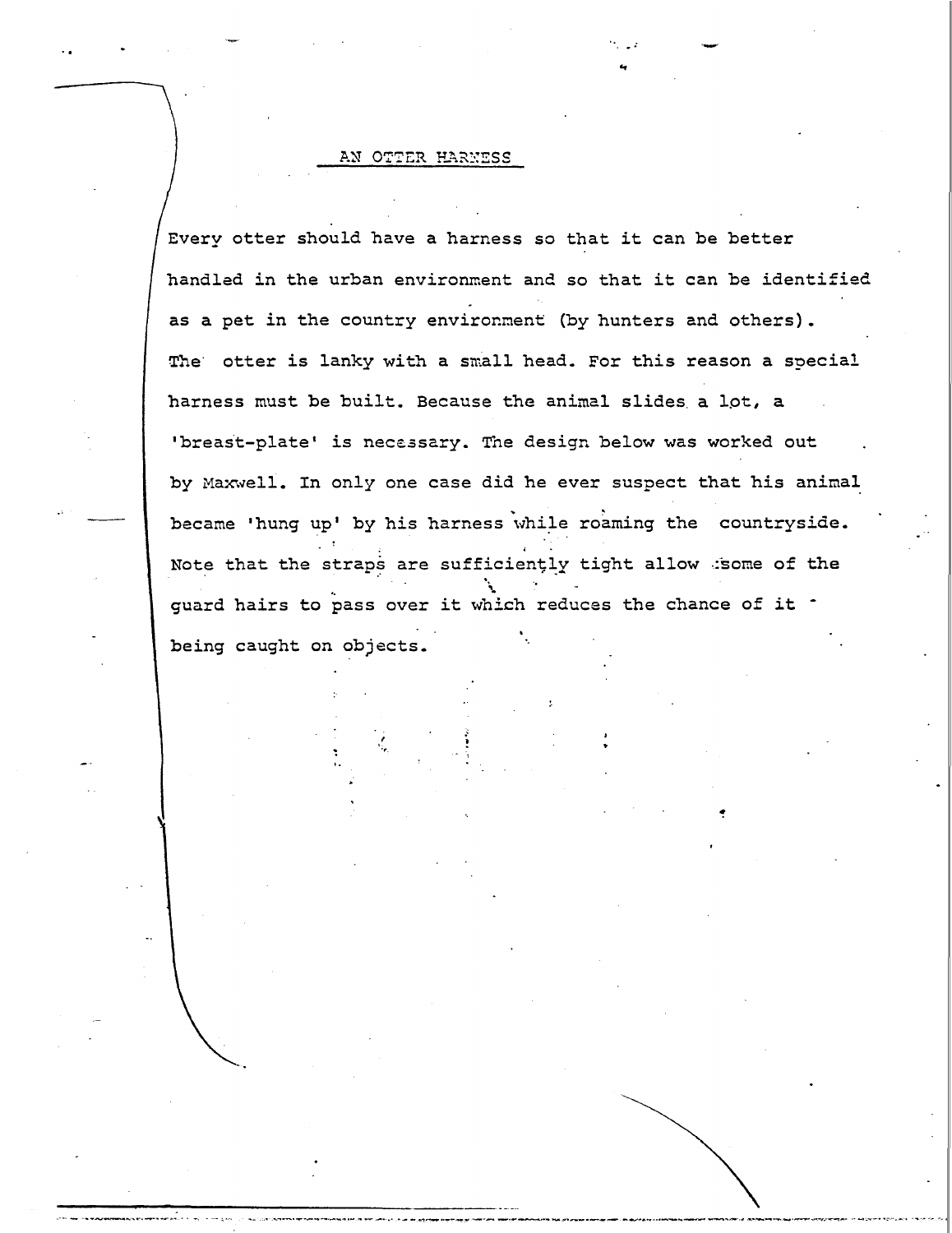